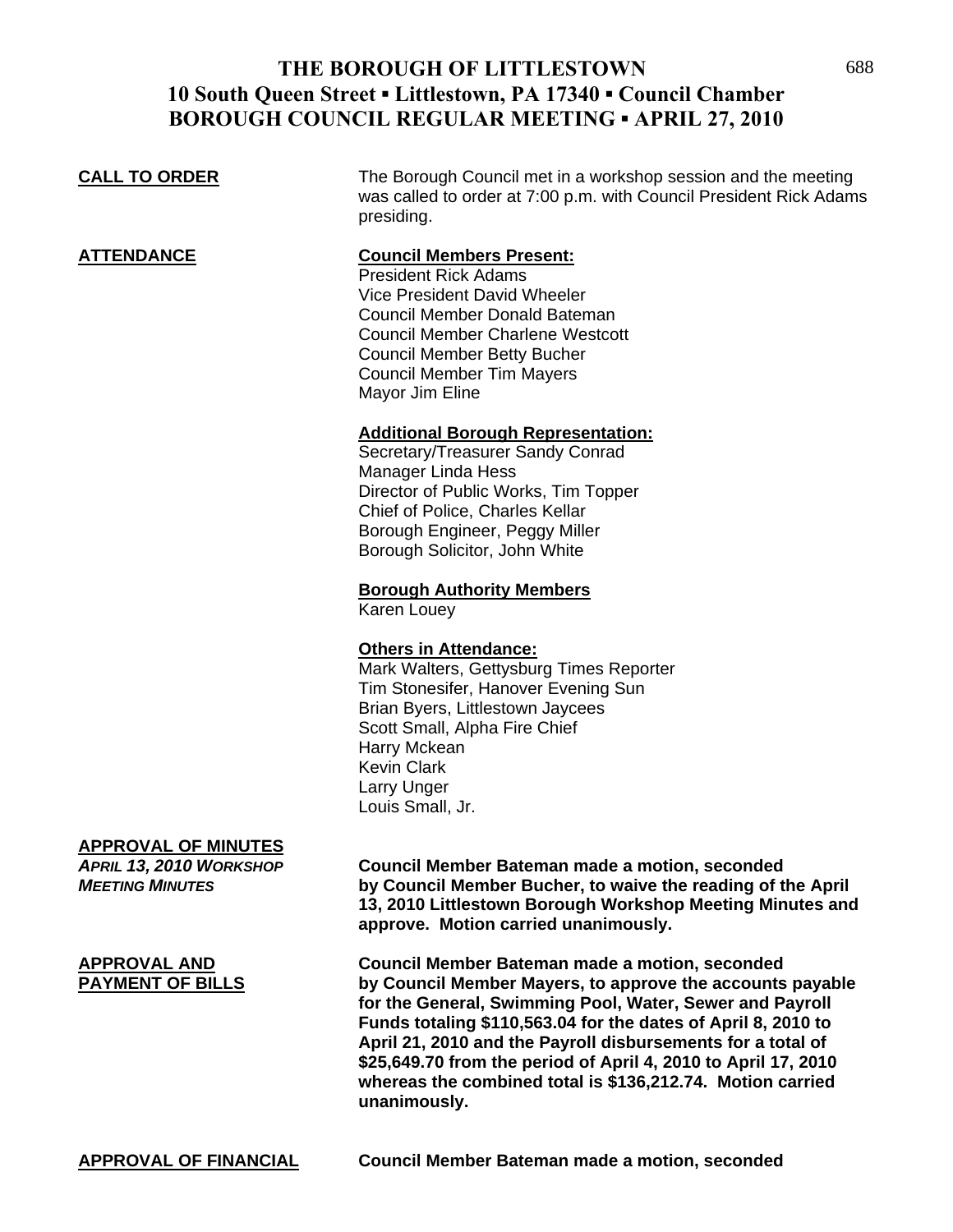# **THE BOROUGH OF LITTLESTOWN** 689 **10 South Queen Street ▪ Littlestown, PA 17340 ▪ Council Chamber BOROUGH COUNCIL REGULAR MEETING ▪ APRIL 27, 2010**

| <b>REPORT</b>                                         | by Council Member Bucher, to approve the financial report for<br>April 27, 2010. Motion carried unanimously.                                                                                                                                                                                                                                                                                                                              |
|-------------------------------------------------------|-------------------------------------------------------------------------------------------------------------------------------------------------------------------------------------------------------------------------------------------------------------------------------------------------------------------------------------------------------------------------------------------------------------------------------------------|
| <b>PUBLIC HEARNING</b>                                |                                                                                                                                                                                                                                                                                                                                                                                                                                           |
| <b>ORDINANCE REPEALING CHECK</b><br><b>FEES</b>       | Council Member Bateman made a motion seconded by<br>Council Member Mayers, to approve an ordinance repealing<br>the \$25.00 fee for non-sufficient funds checks or closed<br>account checks, as presently set forth in Chapter 53, Section<br>53-4.F, Chapter 70, Section 70-21.C, and Chapter 70, Section<br>70-23.1.(d) of the Littlestown Borough Code. Motion carried 5-<br>1 with Council Member Westcott casting the opposing vote. |
| <b>Resolution Increasing the</b><br><b>Check Fees</b> | Council Member Bateman made a motion seconded by<br>Council Member Mayers, to adopt a resolution allowing the<br>Borough of Littlestown to charge \$35.00 for any fee(s) or bill(s)<br>paid unto the Borough by a check which is subsequently<br>returned by the financial institution due to non-sufficient funds<br>or closed accounts. Motion carried 5-1 with Council Member<br>Westcott casting the opposing vote.                   |
| <b>ACT 537 REPORT</b>                                 |                                                                                                                                                                                                                                                                                                                                                                                                                                           |
| <b>UPDATE ON ACT 537</b>                              | <b>Council Member Westcott made a motion seconded by</b><br>Council Vice President Wheeler, to direct the Borough Solicitor<br>to send Union and Germany Townships a letter informing them<br>that the deadline for signing and returning the Intermunicipal<br>Agreement as proposed is May 11, 2010. Motion carried<br>unanimously.                                                                                                     |
| <b>UNFINISHED BUSINESS</b>                            |                                                                                                                                                                                                                                                                                                                                                                                                                                           |
| <b>2009 AUDIT REPORT</b>                              | Council Member Bateman made a motion seconded by<br>Council Member Westcott, to accept the 2009 Audit Report.<br>Motion carried unanimously.                                                                                                                                                                                                                                                                                              |
| <b>Royal Farms</b>                                    | Council Member Bateman made a motion seconded by<br><b>Council Vice President Wheeler, to grant the Royal Farms</b><br>request for a 45 day extension within which to satisfy the<br>conditions of approval of Royal Farm Land Development Plan.<br>Such extension shall expire on June 10, 2010. Motion carried<br>unanimously.                                                                                                          |
| <b>NON-AGENDA ITEM</b>                                |                                                                                                                                                                                                                                                                                                                                                                                                                                           |
| <b>WASTE WATER CERTIFICATION</b>                      | Council Member Bateman made a motion, seconded by<br>Council Member Westcott, to approve the posting of Tim<br>Mayers Waste Water Certification at the Sewer Plant. Council<br>President Adams stated that this was non-agenda item and asked<br>for public comments. Council Vice President Wheeler was<br>concerned that this was not legal because Mr. Mayers is not an                                                                |

employee at the plant. Council Vice President Wheeler was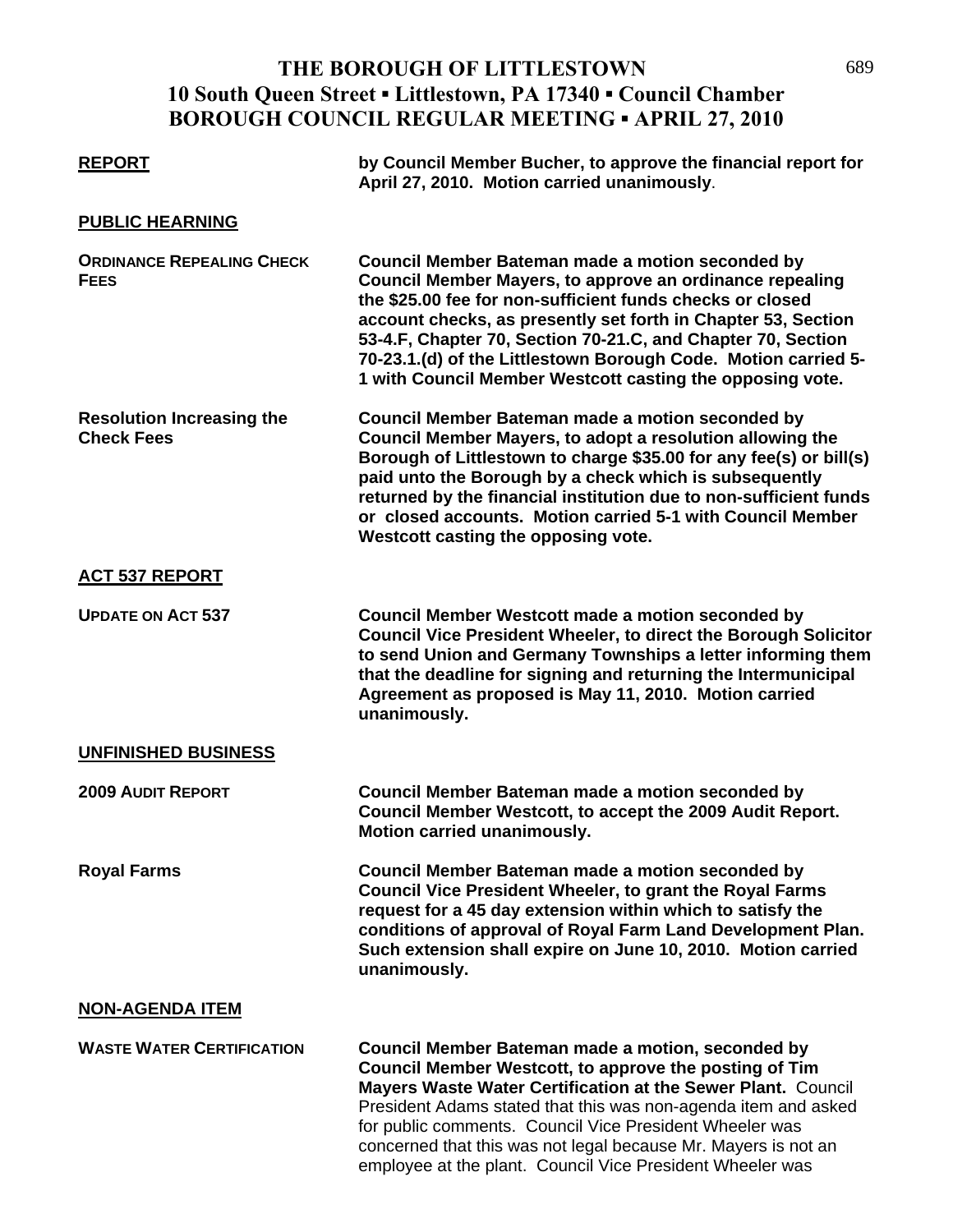# **THE BOROUGH OF LITTLESTOWN** 690 **10 South Queen Street ▪ Littlestown, PA 17340 ▪ Council Chamber BOROUGH COUNCIL REGULAR MEETING ▪ APRIL 27, 2010**

|                                     | informed that there are no problems because he is not being paid.<br>Mr. Mayers is volunteering to post his certification. There are no<br>concerns with DEP of whether they are an employee or not. DEP<br>leaves that up to the owner and operator of the facility to determine<br>the terms and conditions. Motion carried unanimously.                                                                                                                                                                                                                                                                                                                                                                                                                                                                                                                                                                                                                                                                                                                                                                                                                                                                                                                                                                                                                                                                                                                                                              |
|-------------------------------------|---------------------------------------------------------------------------------------------------------------------------------------------------------------------------------------------------------------------------------------------------------------------------------------------------------------------------------------------------------------------------------------------------------------------------------------------------------------------------------------------------------------------------------------------------------------------------------------------------------------------------------------------------------------------------------------------------------------------------------------------------------------------------------------------------------------------------------------------------------------------------------------------------------------------------------------------------------------------------------------------------------------------------------------------------------------------------------------------------------------------------------------------------------------------------------------------------------------------------------------------------------------------------------------------------------------------------------------------------------------------------------------------------------------------------------------------------------------------------------------------------------|
| <b>BOX ALARM RESPONSE CARD</b>      | Mr. Scott Small explained the Box Alarm Response Card. He also<br>thanked the Borough Council for allowing him to leave to respond to<br>calls.                                                                                                                                                                                                                                                                                                                                                                                                                                                                                                                                                                                                                                                                                                                                                                                                                                                                                                                                                                                                                                                                                                                                                                                                                                                                                                                                                         |
|                                     | <b>Council Vice President Wheeler made a motion seconded by</b><br>Council Member Bateman, to approve the Alpha Fire Company<br>Box Alarm Response Card. Council President Adams stated that<br>this was a non-agenda item and asked for public comments. None<br>were given. Motion carried unanimously.                                                                                                                                                                                                                                                                                                                                                                                                                                                                                                                                                                                                                                                                                                                                                                                                                                                                                                                                                                                                                                                                                                                                                                                               |
| <b>APPOINTMENT OF FIRE MARSHALL</b> | <b>Council Member Westcott made a motion seconded by Council</b><br>Member Bateman, to appoint Scott Small as the Borough's Fire<br>Marshal. Council President Adams stated that this was a non-<br>agenda item and asked for public comments. None were given.<br>Motion carried unanimously.                                                                                                                                                                                                                                                                                                                                                                                                                                                                                                                                                                                                                                                                                                                                                                                                                                                                                                                                                                                                                                                                                                                                                                                                          |
| <b>NEW BUSINESS</b>                 |                                                                                                                                                                                                                                                                                                                                                                                                                                                                                                                                                                                                                                                                                                                                                                                                                                                                                                                                                                                                                                                                                                                                                                                                                                                                                                                                                                                                                                                                                                         |
| 39TH ANNUAL GOOD OLE DAYS           | <b>Council Member Westcott made a motion seconded by Council</b><br>Member Bucher, to approve the 39 <sup>th</sup> Annual Good Ole Days to<br>be held on August 19 <sup>th</sup> , 20 <sup>th</sup> , & 21 <sup>st</sup> and the following request:<br>1. Request to hold a Market at the Square and a Civil War<br>encampment and antique displays at the Maple Avenue<br>Play Ground on Thursday and Friday August 20 <sup>th</sup> and<br>$21^{st}$ ;<br>2. Request to use the parking spaces for the market at the<br>square as per attached layout and that all metered<br>parking be waived for these two days to encourage<br>participation;<br>3. Request to hold a Good Ole Days Parade on Thursday<br>evening August 19th.<br>4. Request to hold the activities at Maple Avenue<br>playground and Crouse Park on Saturday August 21 <sup>st</sup><br>from 6:00 am to 5:00 pm, with preparation beginning on<br>August 20 <sup>th</sup> ;<br>5. Request that roads be blocked off to thru traffic around<br>Crouse Park on August 21 <sup>st</sup> from 6:00 am to 5:00 pm;<br>6. Request to have Glenwyn Drive closed to traffic on<br>Saturday August 21 <sup>st</sup> from 7:00 am to 4:00 pm for the<br>antique auto display.<br>7. Request to have Maple Avenue closed to traffic along<br>the playground on Saturday, August 21 <sup>st</sup> , for 6:00 am to<br>5:00 pm;<br>8. Request for public rest room facilities at Maple Avenue<br>to be open on Thursday, Friday and Saturday; |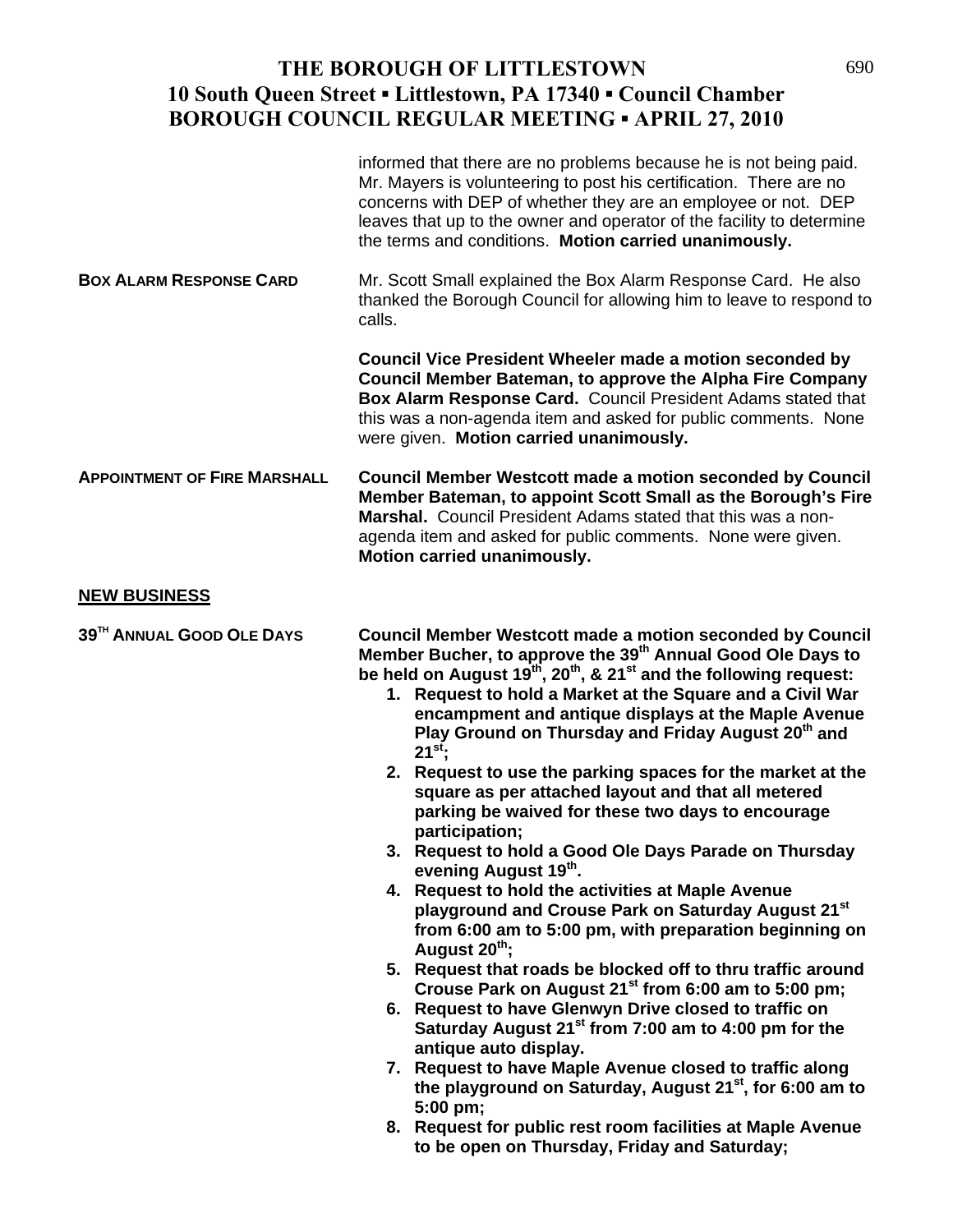### THE BOROUGH OF LITTLESTOWN 691 **10 South Queen Street ▪ Littlestown, PA 17340 ▪ Council Chamber BOROUGH COUNCIL REGULAR MEETING ▪ APRIL 27, 2010**

|                                  | 9. Request Vendor parking be allowed at Maple Avenue<br>park;<br>10. Request Ramps for access over curbs at Crouse Park<br>be placed.<br>Motion carried unanimously.                                                                                                                                                                          |
|----------------------------------|-----------------------------------------------------------------------------------------------------------------------------------------------------------------------------------------------------------------------------------------------------------------------------------------------------------------------------------------------|
| <b>DEDICATION OF WATER SLIDE</b> | Council Vice President Wheeler made a motion seconded by<br>Council Member Bateman, to invite the Littlestown Eagles<br>Members and Family to attend the dedication of the Double-<br>Flume Water Slide at the Littlestown Swimming Pool on Friday,<br>May $28^{th}$ from 5:00pm - 7:00pm. Motion carried unanimously.                        |
| <b>PROJECTS</b>                  |                                                                                                                                                                                                                                                                                                                                               |
| <b>CROUSE PARK UPDATE</b>        | Mr. Brian Byers with the Littlestown Jaycees stated that the project<br>is taking a bit longer than expected. There was more damage than<br>originally thought. Mark Austin and his crew as well as others are<br>working to get the pavilion under roof. Weather permitting; they<br>should have the shingles on by the end of next weekend. |
|                                  | The next step is to replace the rotted soffit and ceiling. From there,<br>the power washing and painting will end the construction aspect of<br>the renovation.                                                                                                                                                                               |
|                                  | <b>Acknowledgements:</b><br>Lunch has been provided by the Jaycees with the exception of<br>Kennie's Market who provided lunch on the first day, April 10 <sup>th</sup> . The<br>Lions Club has also offered to provide lunch to the construction<br>crew.                                                                                    |
|                                  | <b>Special Thanks:</b><br>A special thank you goes out to the Borough for allowing the<br>Jaycees to run the project and for the continued dedication of the<br>construction crews: Mark Austin Building and Remodeling and<br>Valley Crest Builders as well as the sponsors and donators:                                                    |
|                                  | Piney Creek Services, Inc., Littlestown<br>Stonesifer and Son's Sanitation Inc., Littlestown<br>Aco Hardwaro Littloetown                                                                                                                                                                                                                      |

 Ace Hardware, Littlestown Kennie's Market, Littlestown Baird Heating and Cooling, Inc., Littlestown Bob's Collision Repair Center Inc., Littlestown Utz Quality Foods, Inc., Hanover Sherwin Williams, Hanover Schmuck Lumber Company, Hanover Robert G. Miller, Inc., Hanover

#### **Media:**

 In addition to the Hanover and Gettysburg newspapers, the Jaycee's website has updates in the form of photos and slideshows.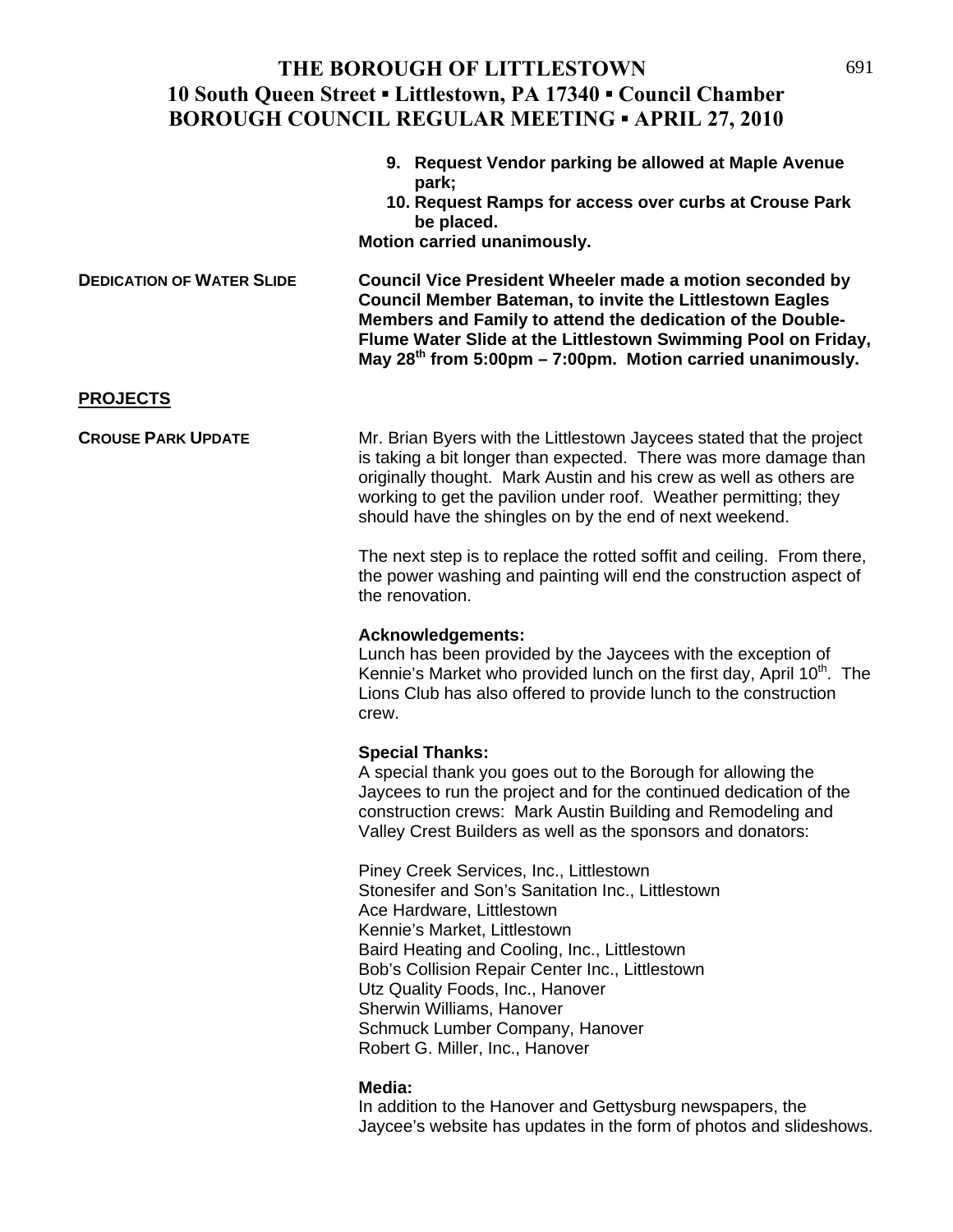# THE BOROUGH OF LITTLESTOWN 692 **10 South Queen Street ▪ Littlestown, PA 17340 ▪ Council Chamber BOROUGH COUNCIL REGULAR MEETING ▪ APRIL 27, 2010**

|                                                                          | Mr. Byers also announced that the Littlestown Lions Club and the<br>Jaycees have agreed to co-chair a parade for the Good Ole Days.<br>The Council is being asked to be part of an opening ceremony<br>Thursday evening immediately following the parade at Crouse Park.                                                                                                                                                         |
|--------------------------------------------------------------------------|----------------------------------------------------------------------------------------------------------------------------------------------------------------------------------------------------------------------------------------------------------------------------------------------------------------------------------------------------------------------------------------------------------------------------------|
| <u>REPORTS</u>                                                           |                                                                                                                                                                                                                                                                                                                                                                                                                                  |
| <b>BOROUGH MANAGER</b>                                                   | Borough Manager, Linda Hess, submitted her report earlier to<br>Council.                                                                                                                                                                                                                                                                                                                                                         |
| <b>MAYOR</b>                                                             | Mayor James Eline submitted his report earlier to Council. He also<br>reported that he would like to meet with the Personnel Committee to<br>discuss the option of a full-time secretary.                                                                                                                                                                                                                                        |
| <b>POLICE CHIEF</b>                                                      | Chief of Police, Charles Kellar, submitted his report earlier to<br>Council.                                                                                                                                                                                                                                                                                                                                                     |
| <b>DIRECTOR OF PUBLIC WORKS</b>                                          | Borough Director of Public Works, Tim Topper, submitted his report<br>earlier to Council.                                                                                                                                                                                                                                                                                                                                        |
| <b>BOROUGH ENGINEER, HRG</b>                                             | There was nothing to report.                                                                                                                                                                                                                                                                                                                                                                                                     |
| <b>BOROUGH SOLICITOR</b>                                                 | There was nothing to report.                                                                                                                                                                                                                                                                                                                                                                                                     |
| <b>REPORTS</b>                                                           | Council Member Bateman made a motion, seconded by<br>Council Member Bucher, to approve the reports as written.<br>Motion carried unanimously.                                                                                                                                                                                                                                                                                    |
| <u>REPORTS OF BOARDS,</u><br><b>COMMITTEES AND</b><br><b>COMMISSIONS</b> |                                                                                                                                                                                                                                                                                                                                                                                                                                  |
| <b>RECREATION BOARD</b>                                                  |                                                                                                                                                                                                                                                                                                                                                                                                                                  |
| 5K RUN - YMCA                                                            | <b>Council Member Bateman made a motion seconded by</b><br>Council Member Bucher, to approve the recommendation from<br>the Recreation Board to grant the request from the YMCA to<br>hold a 5K run at the Community Park on the following dates:<br>May 22, 2010 to benefit Littlestown High School field<br>hockey team and the YMCA Kids Come First campaign.<br>August 21, 2010 to benefit the Littlestown Good Ole<br>Days. |
| <b>VENDING MACHINES</b>                                                  | Council Member Bateman made a motion seconded by<br><b>Council Vice President Wheeler, to approve the</b><br>recommendation from the Recreation Board to utilize the<br>vending machine to be used for the 2010 seasons with the<br>machine to be filled and money removed on a regular basis.                                                                                                                                   |

**Motion carried unanimously.**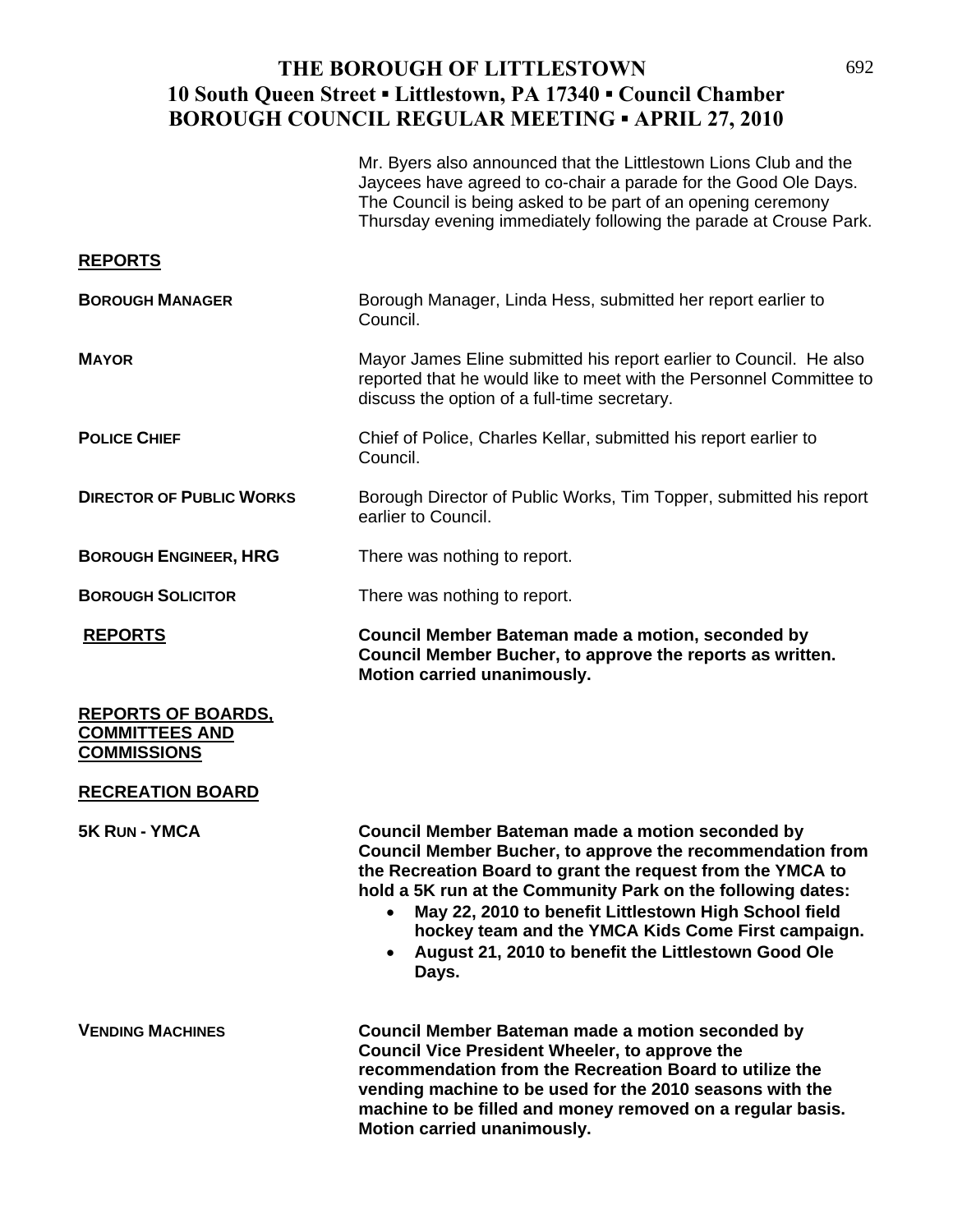# THE BOROUGH OF LITTLESTOWN 693 **10 South Queen Street ▪ Littlestown, PA 17340 ▪ Council Chamber BOROUGH COUNCIL REGULAR MEETING ▪ APRIL 27, 2010**

| <b>SUMMER RECREATION DATES</b>                                             | <b>Council Member Bateman made a motion seconded by Council</b><br>Member Bucher, to approve the recommendation from the<br>Recreation Board to hold the Summer Recreation Program<br>from June 14, 2010 through July 30, 2010. Motion carried<br>unanimously.                                                                                                                                                                                                                                                                                                              |
|----------------------------------------------------------------------------|-----------------------------------------------------------------------------------------------------------------------------------------------------------------------------------------------------------------------------------------------------------------------------------------------------------------------------------------------------------------------------------------------------------------------------------------------------------------------------------------------------------------------------------------------------------------------------|
| <b>PLANNING COMMISSION</b>                                                 |                                                                                                                                                                                                                                                                                                                                                                                                                                                                                                                                                                             |
| <b>ADVERTISE AN ORDINANCE</b><br><b>LIBRARIES TO SECTION 304.1.A.13</b>    | Council Member Bateman made a motion seconded by<br>Council Member Bucher, to approve the advertisement of an<br>Ordinance adding Libraries to Section 304.1.A.13 of the<br>Littlestown Borough Zoning Code. Motion carried<br>unanimously.                                                                                                                                                                                                                                                                                                                                 |
| <b>CIVIL SERVICE COMMISSION</b>                                            | Council Member Mayers stated that there is nothing to report.                                                                                                                                                                                                                                                                                                                                                                                                                                                                                                               |
| <b>COMMUNITY RELATIONS</b><br><b>COMMITTEE</b>                             | Council Vice President Wheeler stated that there is nothing<br>to report.                                                                                                                                                                                                                                                                                                                                                                                                                                                                                                   |
| <b>FINANCE COMMITTEE</b><br><b>HEALTH &amp; SAFETY</b><br><b>COMMITTEE</b> | Council President Adams stated that there was nothing to report.<br>Council Member Westcott stated that there is nothing to<br>report.                                                                                                                                                                                                                                                                                                                                                                                                                                      |
| <b>PERSONNEL COMMITTEE</b>                                                 | Council Member Bucher stated that there is nothing to report.                                                                                                                                                                                                                                                                                                                                                                                                                                                                                                               |
| <b>UNION/POLICE CONTRACT</b><br><b>COMMITTEE</b>                           | Council President Adams stated that he had an informal<br>meeting last night with the police representative which will be<br>discussed in executive session.                                                                                                                                                                                                                                                                                                                                                                                                                |
| <b>PROPERTY &amp; SUPPLY</b><br><b>COMMITTEE</b>                           | Council Member Bateman stated that there is nothing to<br>report.                                                                                                                                                                                                                                                                                                                                                                                                                                                                                                           |
| <b>UTILITIES/I&amp;I COMMITTEE</b>                                         | Council Member Mayers state that there will be an Act 537 meeting<br>on May $13th$ at 2:00pm.                                                                                                                                                                                                                                                                                                                                                                                                                                                                               |
| YORK ADAMS TAX BUREAU                                                      | Council Vice President Wheeler gave an update of the meeting he<br>attended last night.                                                                                                                                                                                                                                                                                                                                                                                                                                                                                     |
| <b>PUBLIC COMMENTS</b>                                                     | Mr. Larry Unger expressed a concern regarding the pit beef stand<br>that was built across from the dealership. The Planning<br>Commission did not approve that type of building. Furthermore,<br>there were no plans submitted to the Planning Commission<br>regarding a building. The Planning Commission approved the<br>business based on the discussion and impression that there would<br>be a barbeque wagon being pulled in. A permit was issued for<br>something that was not approved. Council President Adams stated<br>that the situation is being investigated. |
| <b>ADJOURN FOR EXECUTIVE</b>                                               | Council Member Bateman made a motion, seconded by<br>Council Vice President Wheeler, to adjourn the Regular<br>Meeting to go into executive session to discuss real estate<br>matters and personnel. Motion carried unanimously.                                                                                                                                                                                                                                                                                                                                            |